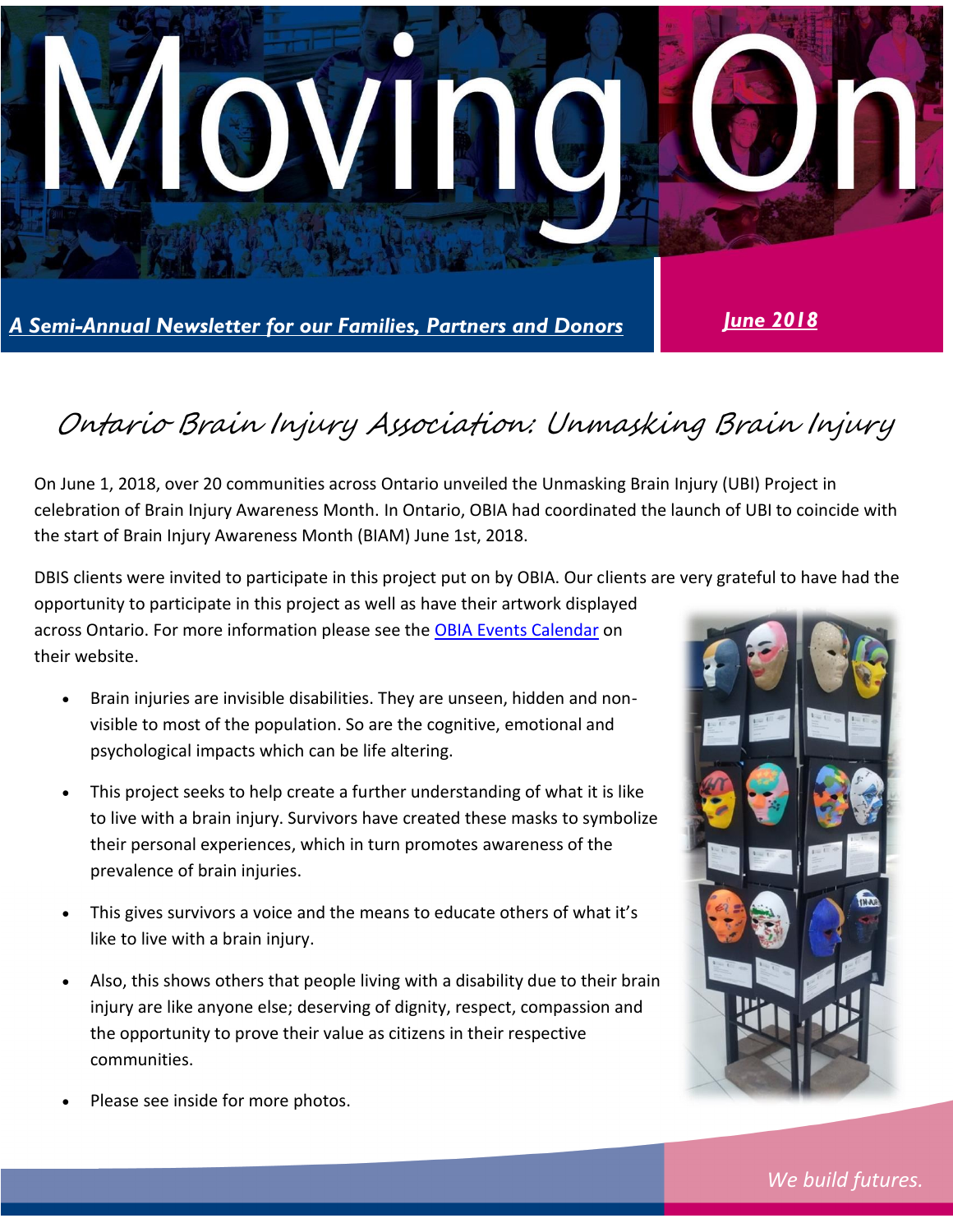

# 2018 Heads-Up Walk-A-Thon

At DBIS we are celebrating our  $10<sup>th</sup>$  annual Heads-Up Walk-A-Thon. This year will be our first **virtual** event.

What does this mean?

- During the month of lune we will be posting photos, videos and much more on our Facebook and Twitter accounts about our virtual tour and how you can get involved and get active!
- We encourage participants to share your steps online, post pictures of you walking and challenge others to participate too.

How can you get involved?

Go online and ~like~ our **Facebook page** and ~follow us~ on Twitter @DaleServices-This will ensure you are able to follow our online activity and participate too!

Pledge Forms

- Download the pledge form [HERE](http://daleservices.on.ca/sites/default/files/Walk%20Pledge%20Form%202018.pdf) and ask for friends and family to support your participation in the Walk-A-Thon
- Fill out the information requested and once pledges have been collected, submit the completed sheet with funds to DBIS
- [Canada Helps](https://www.canadahelps.org/en/charities/dale-brain-injury-services-inc/#donate-now-pane) also accepts and processes our online credit card donations

Prizes

• There are prizes for those that raise over \$50.00 in pledges. Please see the back of the pledge form for a complete list of exciting prizes!

We have some amazing news this year Canada helps will now facilitate team fundraising! To create your team please visit:

<https://www.canadahelps.org/en/charities/dale-brain-injury-services-inc/p2p/Headsupwalkathon/>

Thank you for continuing to support the 10<sup>th</sup> Annual Heads-Up Walk-A-thon for Brain Injury Awareness. If you have any questions, please feel free to email [cassiet@daleservices.on.ca](mailto:cassiet@daleservices.on.ca) or call 519-668-0023 ext. 119 and speak with Cassie Taylor.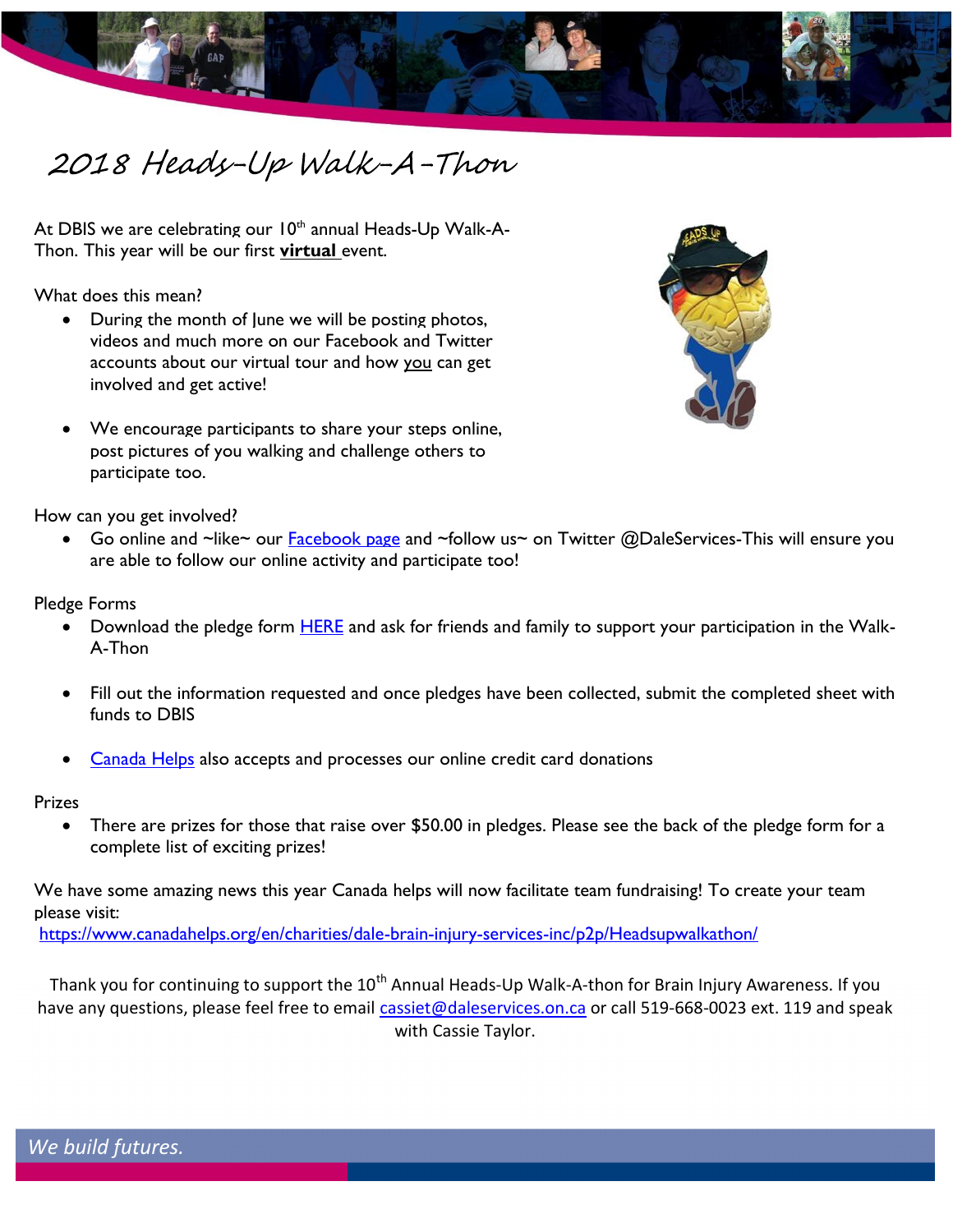

## **Capital Campaign**

**a**

Dale Brain Injury Services has launched a Capital Campaign to raise funds for renovating and equipping a new program facility. Currently, DBIS' operations and programs are offered in several locations, and we will be consolidating four of them together.

By moving some of our programs and operations to one location, we will be able to serve a greater number of individuals and also be able to offer an increase in activity choices for our clients.

Our Capital Campaign fundraising activities will include a wide range of opportunities for donors looking to support this initiative. We welcome every contribution and we will be sharing information with friends, families, and community partners over the coming weeks.

If you have any questions, or would like to get involved, please contact us for more information

### DBIS Client Masks (Continued from first page)



Caregiver Support Groups

Dale Brain Injury Services is very excited to announce that a new set of Caregiver Support Groups will commence this fall. Below is a listing of the proposed dates. Please stay tuned for more details as these groups are finalized.

| Group 1 – Grief & Loss                            | $2^{nd}$ week of September to the $4^{th}$ week of<br>November  |
|---------------------------------------------------|-----------------------------------------------------------------|
| Group 2 - Behaviour Change & Cognitive Strategies | $1st$ full week of January to the last week in<br>February 2019 |
| Group 3 - Growth Group                            | $2nd$ week in March to the $1st$ week of May 2019               |